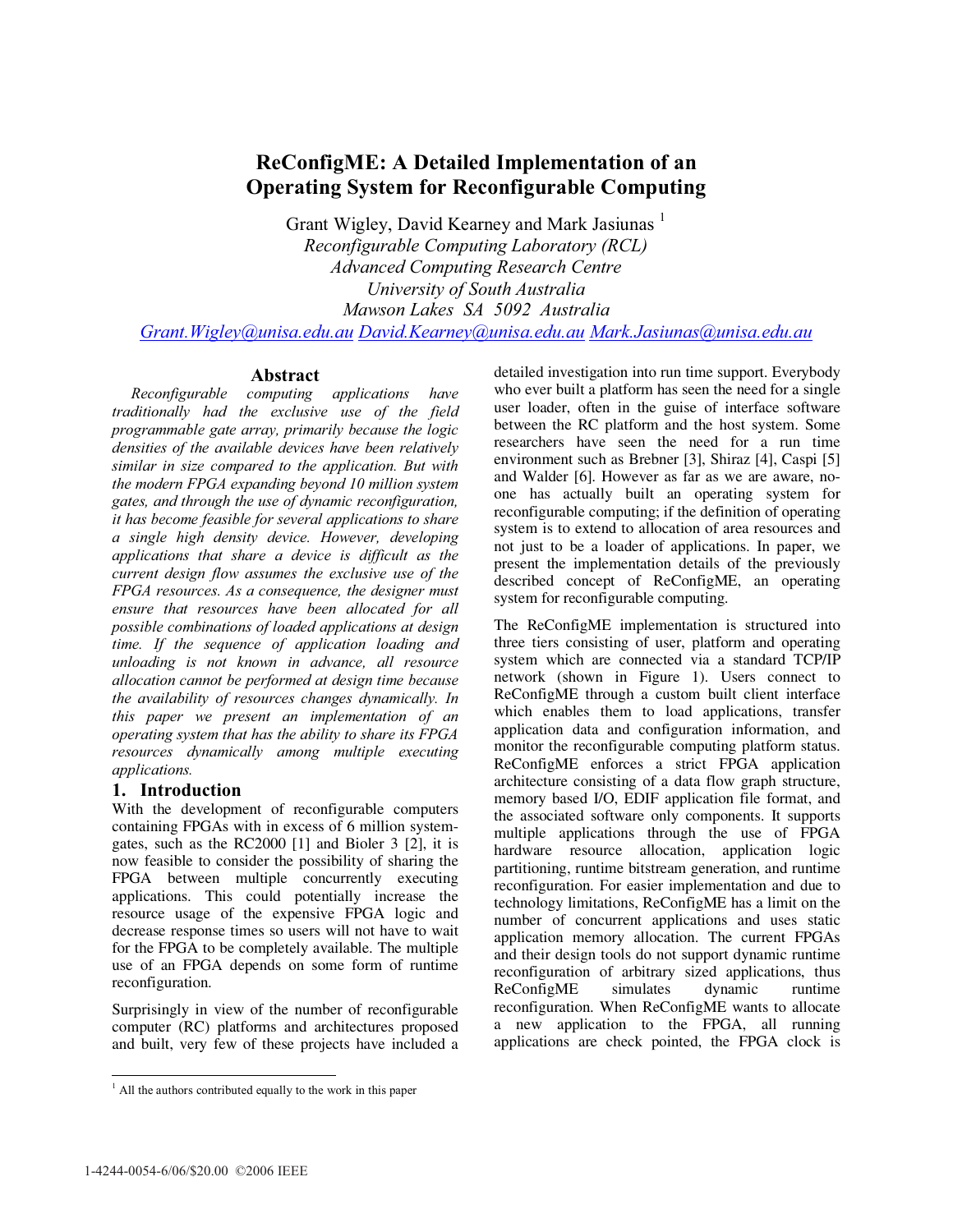stopped, and a new bitstream including the new and all the existing applications is downloaded. The existing and new applications are then started or restarted.

This paper is structured as follows. The reconfigurable computing platform used and the factors affecting its selection is described first. In the next section, the restrictions placed on the application's design are outlined as an application architecture. The primitive architecture used to support the inter-process communication abstraction is then detailed. In section Platform Tier

5, ReConfigME's software implementation structure is described which includes the use of a three-tier networked communication architecture. A detailed listing of the procedure involved in executing an application under ReConfigME is then described through the use of a sample application. The applications that were implemented to test the correct functionality of ReConfigME are then detailed. The paper is then finalised with a summary of outcomes in the conclusion.



**Figure 1: ReConfigME implementation architecture** 

#### **2. Hardware Platform**

The prototype of ReConfigME was developed on a standard PC with a Celoxica RC1000pp development board, in a typical co-processor configuration. The RC1000pp is a standard PCI bus card equipped with a Xilinx Virtex XCV1000 part with 1 million system gates. It has 8Mb of SRAM directly connected to the FPGA in four 32-bit wide memory banks. The memory is dual ported to the host CPU across the PCI bus accessible by DMA transfer or as a virtual address.

This platform was selected for the operating system prototype for several reasons. Firstly, the platform consists of a medium grained FPGA, loosely coupled to a modern high performance microprocessor via a standard PCI bus. The medium grained FPGA has ample resources to be shared amongst multiple concurrent applications and the PCI bus has sufficient I/O bandwidth to support the streaming of data into the applications. Secondly, the platform has four banks of high capacity dual port memory. As was described in the inter-process communication abstraction, processes will communicate with each other and the external microprocessor via the platform's on-board memory. External I/O data will be loaded into a memory bank via the PCI bus and then passed into the process via the FPGA pins and memory controller. This type of I/O transfer requires dual-port memory as the host and FPGA can communicate directly with the memory bank. Finally, the platform supports runtime reconfiguration via SelectMAP over PCI.

#### **3. Application Architecture**

The applications used in conjunction with ReConfigME need to be designed with the following four characteristics. Firstly, the applications should be structured according to the data flow graph model shown in Figure 2. This enables the Partitioner to divide the application into several partitions that better match the geometric dimensions of the vacant FPGA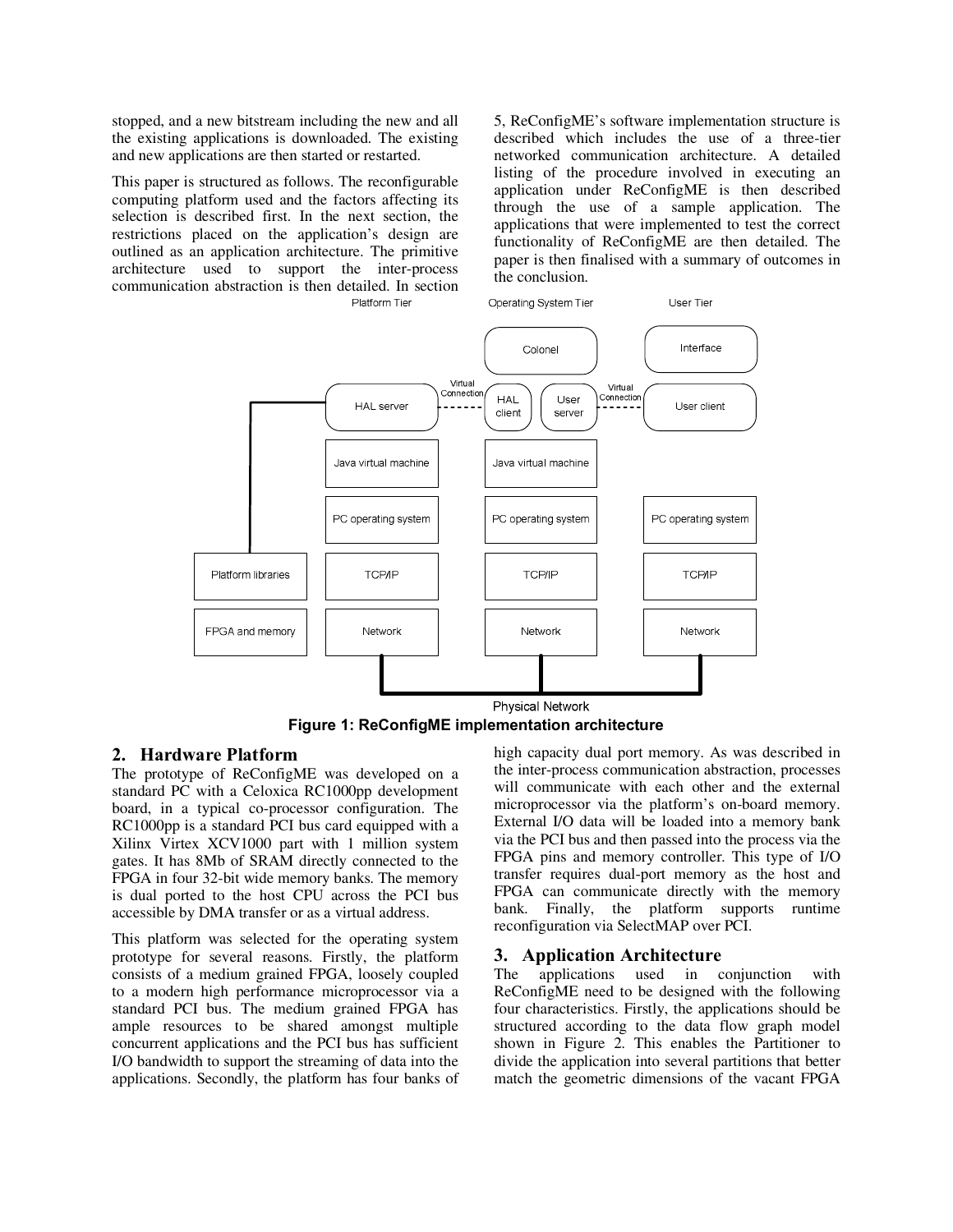area. However, applications that are not structured as a data flow graph model can still be used with ReConfigME but no attempt to partition them will be made. This may result in an extended application response time, as not being able to partition the application will increase the chance of it being blocked if the particular size of vacant area needed is not available.



**Figure 2: Application Architecture** 

Secondly, data source and sink nodes are inserted into the applications at points where input or output data is required. As all inter-process communication is conducted via on-board memory, these nodes provide the interface between the application and the on-chip memory controller. The applications in the prototype have access to 1Mb of memory each starting at a virtual address of 0x00. The memory controller will then convert this virtual address to a real address based on the static allocation of external memory. The onchip memory controller in conjunction with the ReConfigME server is then responsible for reading and writing the data to and from the applications and the appropriate memory location. This interface allows applications to be programmed in both VHDL and Handel-C.

Thirdly, each of the nodes of the data flow graph must be relocatable on the FPGA as ReConfigME will determine where to allocate the nodes at runtime. Since the current tools do not support runtime routing of preplaced and pre-routed applications, this prevents them from being arbitrary relocated. So each of the nodes of an application is synthesised into an intermediate file format at compile time, but not placed and routed to a bitstream. The intermediate file format chosen in ReConfigME is EDIF. This file format has advantages over many of the others because almost all design entry methods can generate it, it's not commercially specific to an FPGA or company, it has an open source specification, and multiple EDIFs can easily be merged together to result in a single FPGA bitstream. EDIF's are combined by the operating system with an area constraint file that specifies the location of each node and the complete FPGA is then place and routed.

Finally, each of the nodes in the data flow graph model and the entire model itself must have an estimate of the geometric dimensions of the FPGA area they will require when passed into ReConfigME (see Figure 2). Thus it is necessarily at design time to execute the place and route tools over each of the nodes to gain a size estimate. It can be expected that this will not be an entirely accurate area estimate especially if the aspect ratio has to be change and as such a margin for error is added to the area estimate used in ReConfigME.

#### **4. Primitive Architecture**

The primitive architecture of ReConfigME is that part of the hardware that is configured onto the FPGA before any user applications and remains there. The primitive architecture is used to support the previously defined inter-process communication abstraction. It consists of a memory controller and network terminators. The memory controller is responsible for granting access to the memory when requested by an application, and managing the transfer of the I/O to the particular application. As the RC1000 consists of four 2Mb memory banks, accessible either via the host computer or FPGA, the memory controller has to negotiate with the platform memory arbitrator to ensure both the host and FPGA applications do not write to the same memory bank simultaneously. For ease of implementation, the memory controller logically divides the memory into fixed sized blocks each of which are then allocated to a single process requiring I/O. Although this limits the total number of processes resident on the FPGA, it will not impact on the results gained from the set of experiments that will be conducted on the prototype.

As I/O arrives at the memory controller from a process, it negotiates with the memory arbitrator to ensure it has exclusive access to the particular memory bank. Once access has been granted, it then has to convert the local addressing scheme that each process is using into the global addressing scheme to ensure the data is loaded into the correct location in memory. The memory controller then either reads or writes the data into the calculated memory position.

Each of the processes is connected to the memory controller via a single network terminator. The network terminators simply provides the matching interface for the data source and sink nodes so processes can easily connect to it. This currently consists of a custom bus of 21 address lines, 32 data lines, 4 single bit control lines, and a single bit clock line. Processes can then either read or write to anywhere within the range up to 1 Mb which is allocated to it.

# **5. ReConfigME Implementation**

The overall architecture of the operating system is component based with each operation separated into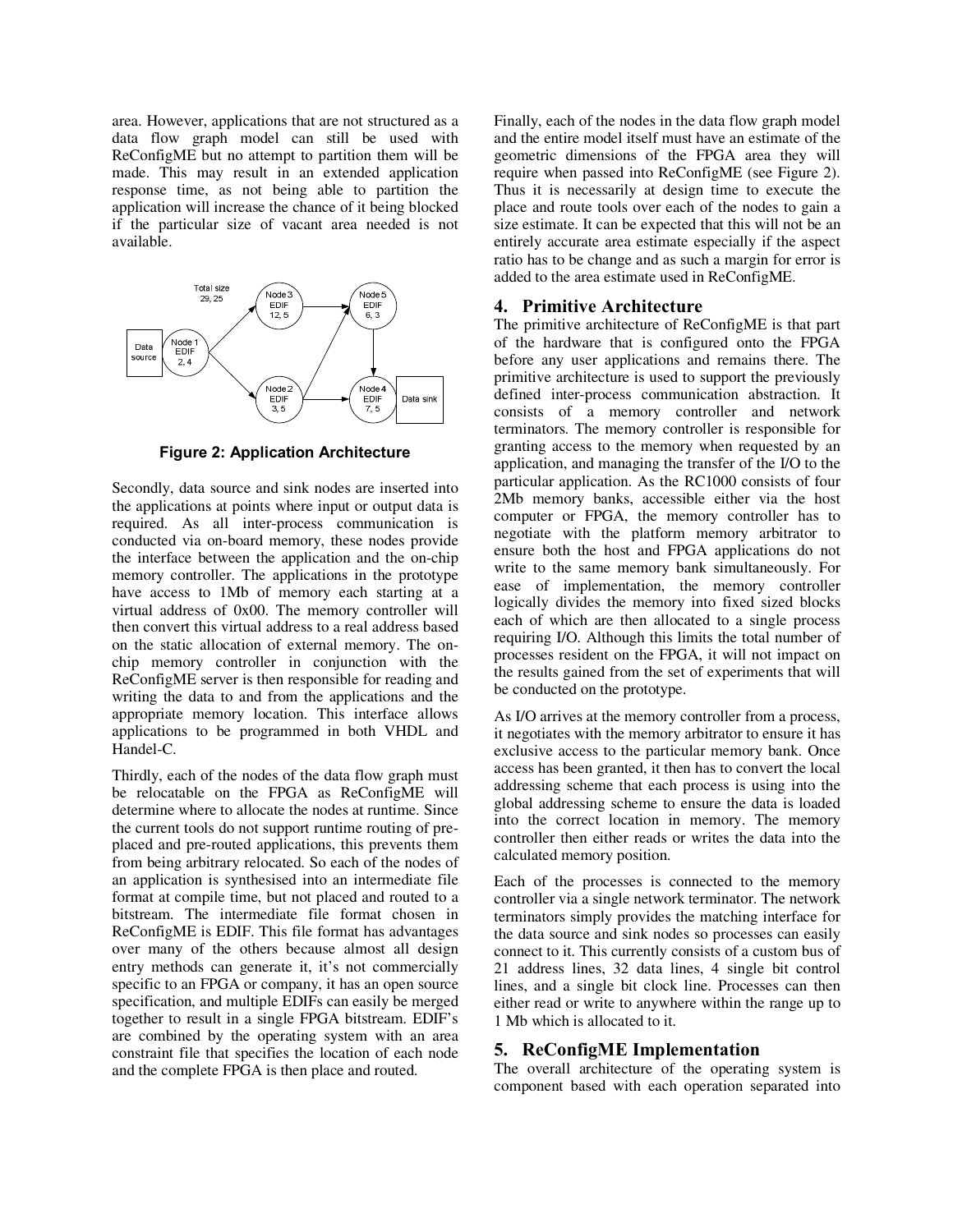small independent components which communicate via a simple message based mechanism. As there are many issues relating to reconfigurable computing operating systems that have not been fully researched, this type of architecture was chosen over the more traditional monolithic operating system architecture. As the requirements of a modern traditional operating system have been well defined, the implementation of a monolithic architecture is relatively straightforward. However in a reconfigurable computing operating system the requirements are still unclear and as such the construction of a monolithic architecture had to be avoided because they are difficult to maintain as the detailed requirements emerge.

A simple multi-client server arrangement to structure the inter-component communication was chosen to be used with the prototype. This involved one client server connection between the user and bitstream generation components, and another between the bitstream generation components and the reconfigurable computing platform. This allows the user to be remotely located from the majority of the operating system components, possibly via a remote web front end, and the reconfigurable computer to be remotely located from the bitstream generation tools. Another benefit of this design is that ReConfigME can manage multiple FPGA cards which can be physically located within the same machine or in separate machines making it easily scalable. Such an arrangement allows maximum flexibility with respect to location of the user, platform and ReConfigME's bitstream generation components.

The inter-component communication structure has ReConfigME divided into three tiers; user, operating system, and platform. Although there is no general agreement about what contributes as a tier [7], a machine separated by network communication is considered a tier in this prototype. The client tier primarily performs the interaction between the operating system tier and the user by providing a shell as an interface. The operating system tier contains the operating system architecture that consists of the resource allocation, application partitioning and bitstream generation. The platform tier consists of the reconfigurable computing platform and the components needed to access it. ReConfigME's components were then separated into these three tiers and can be seen in Figure 1. The curved cornered rectangles indicate the component was constructed specifically for the prototype. Rectangular components represent off the shelf products. This figure is very similar to a protocol stack; data enters the tier via the bottom component which is connected to the others via a physical network. Data progresses through the tier until it reaches the destination component. Likewise

data that needs to be transferred to another tier will progress down through the tier until it reaches the physical network. Each of the components and tiers will now be discussed in more detail.

#### **5.1. Platform Tier**

The platform tier consists of seven components and is primarily responsible for the communications to and from the reconfigurable computing platform. All of the components except the reconfigurable computer and network are all resident in software on a PC that hosts the reconfigurable computing platform. The top level component is the hardware abstraction layer (HAL) server and is responsible for hiding the platform specific API. It is a simple API written in Java that can be used with various platforms to offer access and control over the hardware. It provides methods for reading and writing bitstreams to the FPGA, reading and writing to the on-board memory, and clock management. As the RC1000 used in ReConfigME is shipped with C++ libraries, Java native method calls were used to connect the hardware abstraction layer API to the corresponding RC1000 library method. The advantage of the hardware abstraction layer is the same API can be used to communicate to any number of different target platforms.

The hardware abstraction layer also supports a client/server paradigm so the reconfigurable computing platform can be remotely located. Connections are made to the HAL server via standard TCP/IP sockets from the HAL client, located in the operating system tier. Bitstream files, input and output data, and clock configurations are then passed back and forth between the client and server.

The other components in the platform tier are used to support the HAL server. Java was chosen as the implementation language because of its ease of internetworking, its object orientated semantics, and its portability across different hosts, operating systems, and hardware. The PC operating system component, in this case Windows XP, is needed to manage the hardware resources of the host computer and the TCP/IP and network components are required to provide the connectivity between the HAL server and the HAL client.

#### **5.2. Operating System Tier**

The operating system tier consists of seven components and is responsible for allocating and partitioning applications, the generation of the FPGA bitstreams, and the transfer of application data and configuration information between the platform and user tiers. The top level component of the operating system tier is dubbed "*Colonel*" (analogous to a software operating system but is spelt differently to avoid confusion). The Colonel does everything except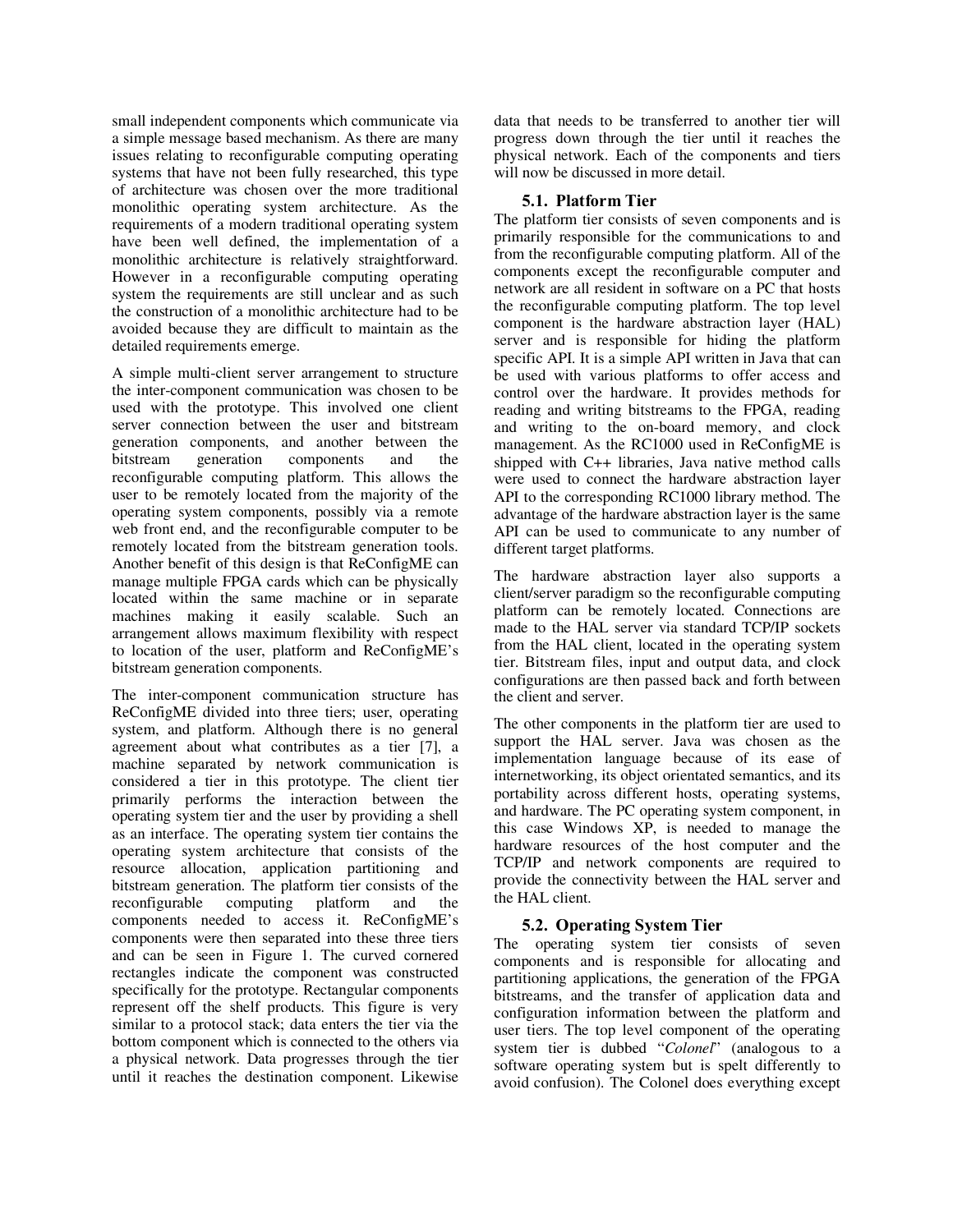the transfer of data between the other tiers. It consists of three sub-components and the bitstream generation tools.

As a user connects to ReConfigME, their application and configuration information is passed into the Colonel via the user server. The application and its precompiled geometric dimensions are then passed onto the Allocator and in conjunction with the Partitioner, will determine whether the application can configured onto the FPGA or is blocked and put into a queue because of the lack of vacant area. The Allocator consists of the Minkowski Sum with bottom left fit algorithm that was described in section [8] and the Partitioner consists of the modified temporal partitioning algorithm that was described in [9].

Once all the locations of the application's partitions have been determined, the Allocator will create a file which ensures the application's absolute placement details calculated by the Allocator are followed once the FPGA bitstream is generated. In ReConfigME, the constraints file is in the standard vendor format. The main control loop will then create and call a script that executes the place and route tools. This will generate an FPGA bitstream that includes all of the loaded applications in their correct locations. It is then passed onto the HAL client who is responsible for connecting to the platform and configuring the new bitstream onto the FPGA.

The Colonel also manages the transfer of application data involving capturing the input data from the user loading it into the on-board memory, and reading the output data from the on-board memory and passing it back to the user. This task primarily consists of an address translation. The local addressing scheme is translated into the platform's global addressing scheme to ensure the correct location in the platform's memory is accessed for either reading or writing. The Colonel also passes specific clock and platform information between the HAL client and user server.

The second level component of the operating system tier is the HAL client and user client. The HAL client component is responsible for creating a connection to the desired platform and passing all of the I/O, bitstreams and configuration information between the two. It allows the platform to be remotely located from the Colonel. The advantage in this is ReConfigME can target numerous different platforms without having to have them all located in the same machine as the Colonel.

The user server handles all the communications between the user client in the user tier and the Colonel. This includes input and output of application data, incoming applications, and platform configuration information such as clock settings. The user server

accepts connections via standard TCP/IP sockets from numerous remotely located clients located in the user tier. Once a connection has been established, it is responsible for passing the data to the Colonel and then responding to the client with the associated response. The advantage of having the communication component separate from the Colonel is if the network protocol or client/server API is altered, only those components need to be modified, not the complex Colonel itself.

#### **5.3. User tier**

The user tier contains five components and is primarily responsible for providing a user interface and connection to the operating system tier. The top level component is the user interface and consists of a combination of a simple command line interface for user input and a graphical user interface for displaying the geometrically layout of currently executing application on the reconfigurable computing platform. Via the command line interface, users are able to load applications, stream I/O data to the platform's onboard memory and configure particular platform settings such as clock values. The graphical user interface displays the results of the allocation and partitioning of applications as they are loaded into ReConfigME.

The user client is the second level component in the user tier and provides an interface to the Colonel via the user server. It communicates via standard TCP/IP sockets to the user server located in the operating system tier and simply converts user requests from the command line interface into the API defined for use between the user client and server components. The advantage in using the user client and server is other user interfaces can easily be added with little or no change to the Colonel.

#### **6. Sample application execution**

There are two types of files that are needed to be created for an application to be loaded onto the reconfigurable computer via ReConfigME: the application itself with an EDIF file for each data flow graph node, and a Java class file that defines how each of these EDIF files are connected together in data flow graph model. The first stage in developing an application for use with ReConfigME is the generation of the series of EDIF files that describes the behaviour of the application. This procedure initially involves the designer determining how the application will be structured.

Each of these nodes will then result in a single EDIF file. Almost any design entry method can be used to create these nodes but in this example the hardware description language developed by Celoxica known as Handel-C was used. Shown in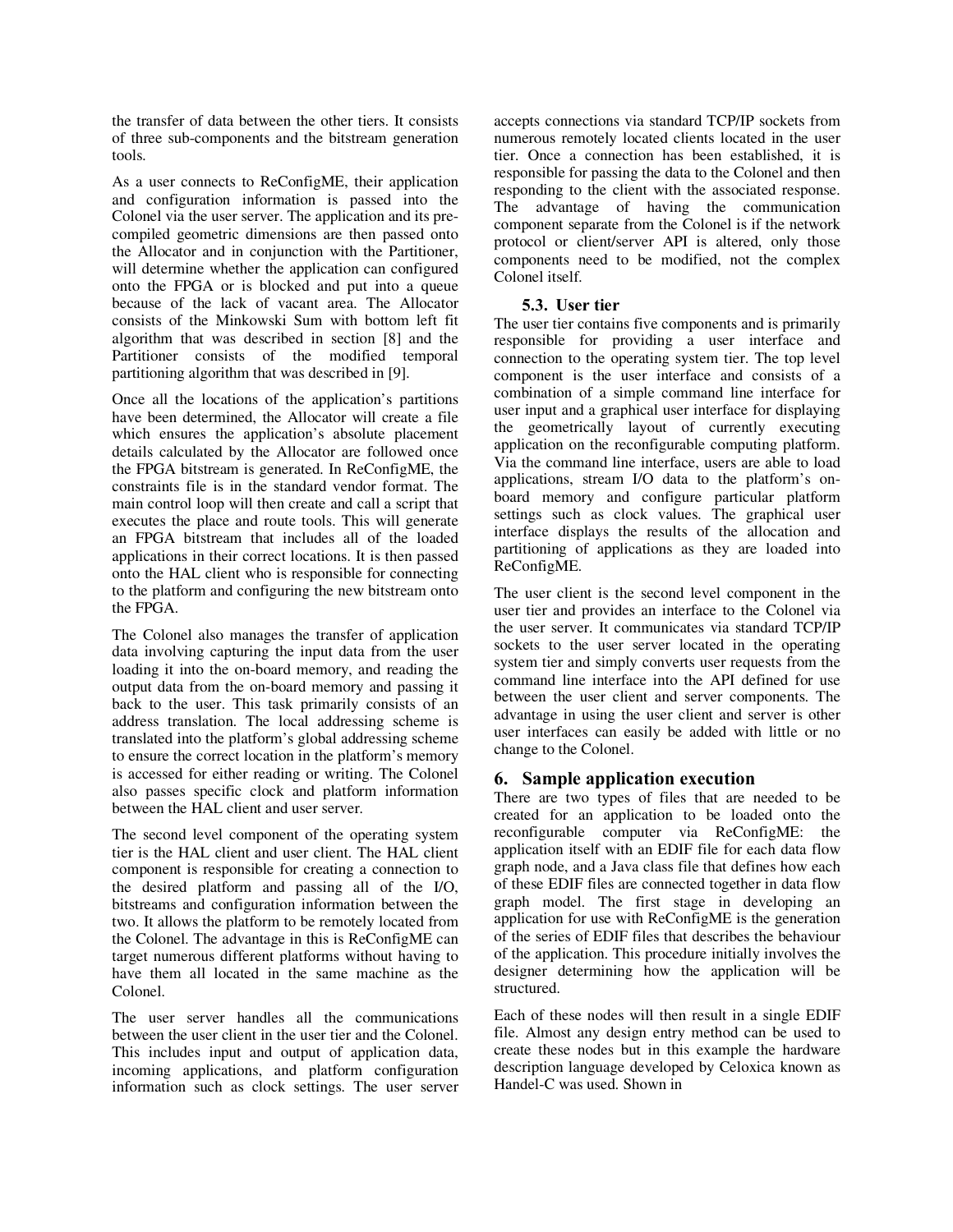Figure 3 is a code listing of the first node in a sample application.

It simply reads a 32 bit number from the first location in memory, adds one to the number, and then writes the result back into the second location in memory. As can be seen from the code, the data is loaded into the memory from the host via the readMem() and writeMem() methods.

```
set part = "V1000BG560-4"<br>set family = XilinxVirtex
#include "taskInterface.hch"
void main(void) {
      d main(void) {<br>while (1) {<br>migned ion address 0 u<br>unsigned 32 data;<br>data = 0;<br>data = readMem (0);<br>while (data l=1) {<br>while (data l=1) {<br>ata = readMem (0);<br>}
                                         address 0 until the value is 1
               \frac{1}{2} Read from address 1<br>data = readMem (1);
                \frac{1}{4} Add 1 to the result data += 1;
               \frac{1}{2} write the value back to address 1<br>writeMem (2, data);
                // Write 0 back to the control register telling the host
                \frac{1}{2} that processing is done<br>writeMem (0, 0);
       \Deltah,
```
#### **Figure 3: Handel-C code listing for add one data graph flow node**

These methods insert the data source and sink nodes into the application so it can be connected to the memory controller. The Handel-C source code for the other nodes in the data flow graph look very similar except instead of adding one to the number, the second node performs a logical XOR against a set mask and the third node performs a logical AND against another set mask. All the Handel-C source files are then compiled and an EDIF file is generated for each node. As is shown in the code in Figure 4, three new cores and their dimensions which represent each node in the graph are added into the instance *tg.*

```
// set up data flow graph<br>TaskGraph tg = new TaskGraph();
tg.setPrefDimensions(3,6);<br>tg.setPrefDimensions(3,6);<br>tg.setName("applicationTest");
tg.setIsPartitionable(true);
// add the nodes onto the graph<br>tg.addVertex(new Core(1 .1, "add_one_core"));<br>tg.addVertex(new Core(1, 2, "XOR_core"));<br>tg.addVertex(new Core(2, 2, "AND_core"));
// add edges or communication links on the graph
```

```
tg.addEdge(0, 1);<br>tg.addEdge(1, 2);
```
#### **Figure 4: Java class file defining data flow graph structure**

The code initially involves creating an instance of the class *TaskGraph* which represents a data flow graph, and initialising the parameters defining its geometric dimensions, name and whether it should be partitioned. An application can be prevented from being partitioned by ReConfigME if the designer believes it has strict performance constraints. Each of the EDIF filenames and the area they will consume are then added into the structure of the data flow graph as nodes by simply adding a new Vertex into an array within the instance. In this sample execution, the data flow graph consist of three nodes or EDIF files; add\_one\_core, XOR\_core, and AND\_core. The edges which represent the communication links between the nodes in the data flow graph are created in the instance by calling the method *addEdge* and passing the core numbers of the communicating nodes. In the sample application, the add one core connects to the XOR Core, which connects to the AND\_core.

The next part in the Java class file is to define the connection to the ReConfigME server and pass the TaskGraph object containing all the data flow graph details. This is simply performed by creating an instance of the class RC1000 with the parameters of the TaskGraph, IP address and port number of the server. This results in the instance of the data flow graph and all associated EDIF files being loaded into ReConfigME so the generation of the bitstream can begin. Once the bitstream has been generated and dynamically configured onto the FPGA, the necessary read and writes to and from the memory are performed.

The final stage in the sample application execution is to read and write the I/O data with the output data being stored in a local file. The status of these actions is reported via the client interface. Once the client disconnects from the ReConfigME server, the application is removed from the FPGA and the new bitstream is generated and configured onto the FPGA.

# **7. Applications for ReConfigME**

There were two main applications implemented to verify the correct functionality of ReConfigME. Two applications were implemented to show that ReConfigME can be used with real applications that require large amounts of I/O to be transferred between the hardware circuit and software part of the application. These two applications are described here.

# **7.1. Blob tracking**

Blob tracking is a term used in the vision tracking research community which is the process of finding the location of a known object in a series of images. In the application described here, the object of interest is an orange coloured ball and a series of images were taken as the ball was randomly moved. The first step in blob tracking algorithm implemented for ReConfigME was to separate the orange coloured ball from the rest of image. This is achieved by performing a threshold operating on the image, based on a colour value that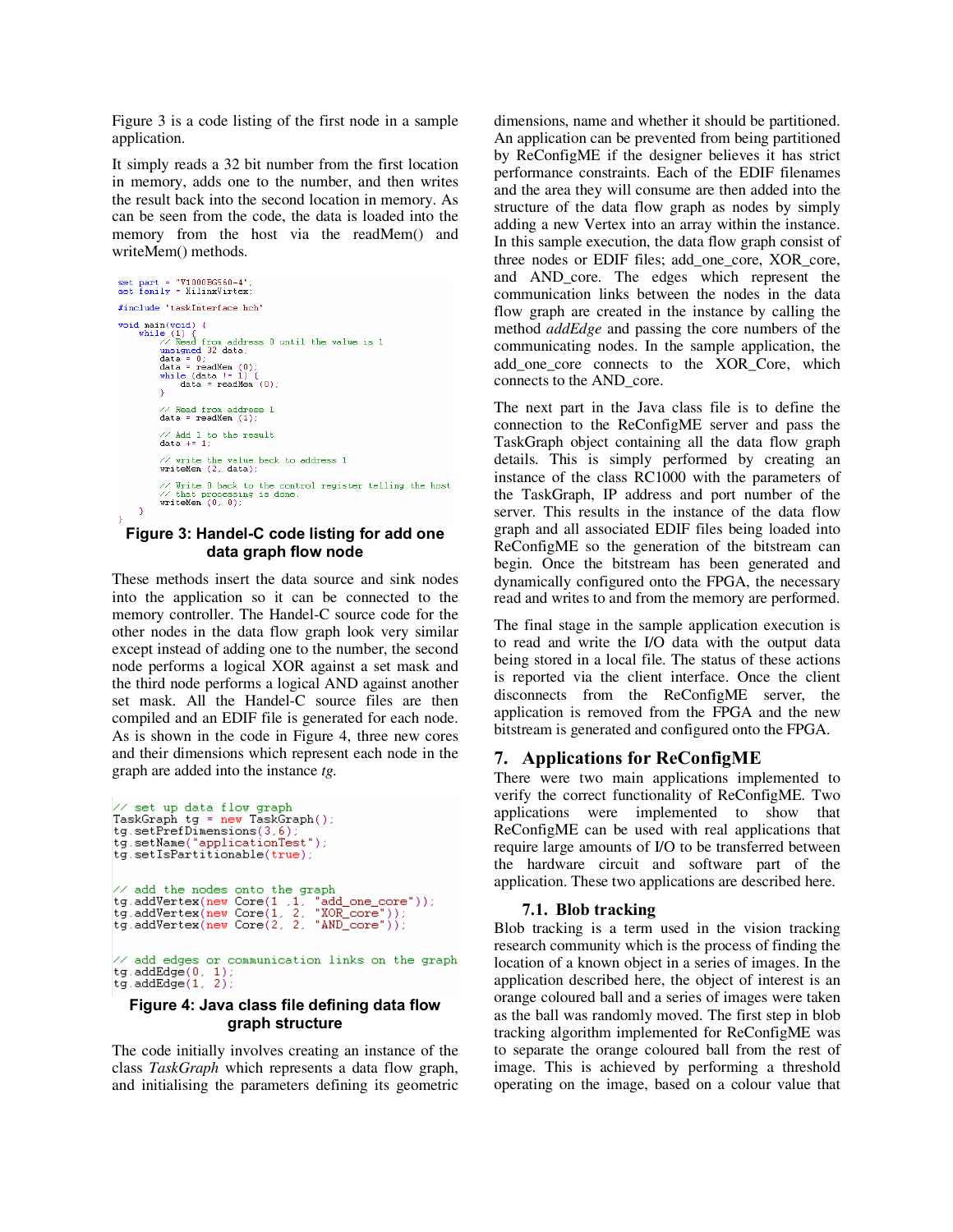matched the orange ball. Each pixel in the image was examined to determine if it matched the colour of interest. If the pixel matched the colour, in the output image it was set to white whereas if it did not match, it was set to black. This procedure was repeated for every pixel in a frame. Once the known colour had been separated from the image, the centre of these pixels had to be calculated. This was achieved by simply calculating the mean location of all the pixels that matched the threshold colour of interest. This point was then indicated by the use of red crosshairs.



**Figure 5: Blob tracking executing on OS** 

The application consists of two parts: the hardware circuit containing the blob tracking algorithm which performs the threshold and calculation of the centre location written in Handel-C, and the software application responsible for transferring the I/O to ReConfigME, capturing the video in real time via a camera, and displaying the threshold image and location of the crosshairs. The hardware circuit of the blob tracking application consumes approximately 400 CLBs or 7% of the target FPGA, has pre-defined dimensions calculated to be 20 CLBs by 20 CLBs and is 70 lines of non-commented Handel-C.

Edge enhancement is another well-known image processing algorithm and involves identifying the edges of objects in an image. This algorithm is often the first stage in template matching or target recognition. The algorithm firstly involves performing a threshold of the intensity change across a window of pixels. If the intensity change exceeds the selected threshold, the pixel is marked as an edge. The window is moved across the entire image in both a horizontal and a vertical direction. The output from the edge enhancement application is shown in Figure 6.



**Figure 6: edge enhance executing on OS** 

As was the case in the blob tracking application, the edge enhancement application consists of two parts: the hardware circuit that executes the edge detection algorithm, and the software part that transfers the I/O to ReConfigME and displays the resultant edge detection. The hardware circuit consumes 480 CLBs, has pre-calculated dimensions of 40 CLBs wide by 12 CLBs high and is 111 lines of non-commented Handel-C code.

#### **7.2. Multiple concurrent applications with ReConfigME**

Shown in Figure 7 is the allocation status when both the blob tracking and edge enhancement applications were allocated onto the FPGA at the same time from the Xilinx Floor-planner. The blob tracking application is shown in yellow, the edge enhancement in green and the memory controller in light grey. This figure reflects the allocation constraints placed onto the applications by ReConfigME.



**Figure 7: Xilinx Floorplanner** 

With both the applications allocated onto the FPGA and the clock set to 25MHz, both applications executed correctly and there was no noticeable difference in the frame rate of both applications as compared to running them separately. The output from both applications was identical when compared to the output generated when each application had exclusive use of the FPGA.